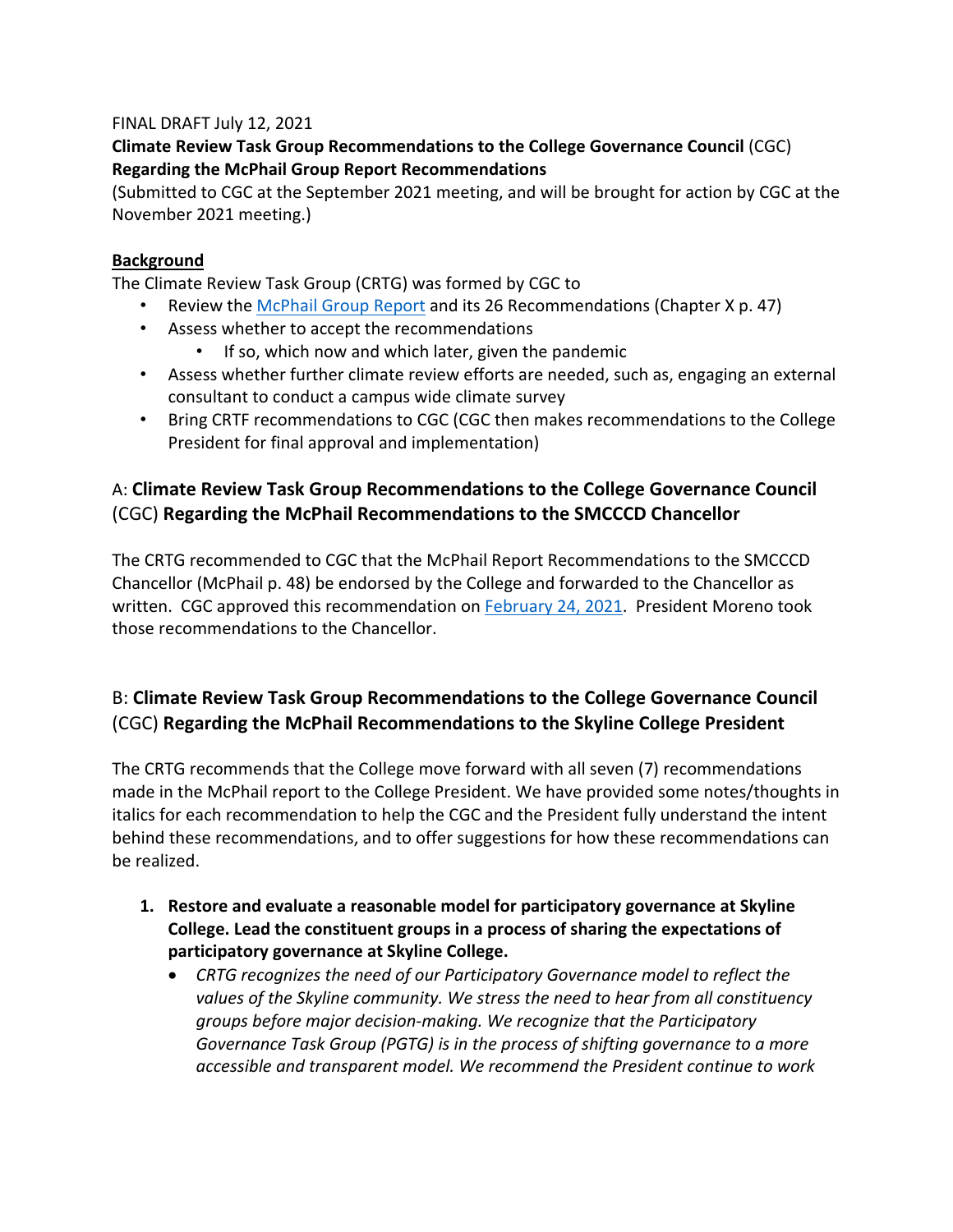*with the PGTG, using an equity-minded lens to examine the existing committee structure (i.e., term limits, definitions, process).*

- **2. Evaluate the college's student success agenda to ensure that the college measures equity outcomes for all students. (Disaggregate the data to review achievement disparities among different subpopulations of students).**
	- *Toward this effort and since the publication of the McPhail Report, the President directed the Planning, Research, and Institutional Effectiveness (PRIE) Office to create dashboards for public and faculty access to customizable data. In addition, our PRIE office has made a number of presentations to help remind the community that it provides a service to our campus for research and data analysis, and is available for customized data projects. Project leaders are tracking our Comprehensive College Redesign/Guided Pathways/Promise Scholars implementation, and continue to assess outcomes for student completion and graduation rates for hyper-marginalized groups. We recommend providing annual status reports on the institutionalization of these efforts, as the redesign project winds down. We also suggest surveying our students annually to determine how the redesign is impacting students and what ongoing support systems for our students are needed to improve retention and completion.*
- **3. Determine the reasons why employees feel that Skyline College does not support conversations about race. (This discomfort carries negative effects on the campus climate.)**
	- *We are interested in deeply understanding the culture and climate of the College, which will help us determine the reasons why employees feel that conversations about race are not supported. The McPhail Group reported that there exists a negative climate at the college. We recognize that everyone is in a different place of understanding. We want to be an institution of interrogation and critical inquiry with a spirit of learning and building awareness. We are working toward all of us understanding that this is a personal journey in finding our own agency in doing this work. We want the campus to engage in ongoing learning and inquiry as opposed to trainings that imply the work ends. We want to ignite an intrinsic urgency to learn to build community, understanding and a common language. As a campus we have invested in learning the pedagogy of Intergroup Dialogue, that has the potential to create a common language to enable dialogue on difficult subjects, including race. We are also hoping for a new sense of collegiality and collaboration among all equity advancing groups.*
- **4. Build a sense of family, and of shared goals among and between all stakeholder groups. To be heard and engaged is deeply desired by faculty, staff, and students. (The new president can quickly demonstrate "caring" by listening well, sending a succinct vision, and setting the tone of inclusiveness, openness, and participatory decisionmaking.)**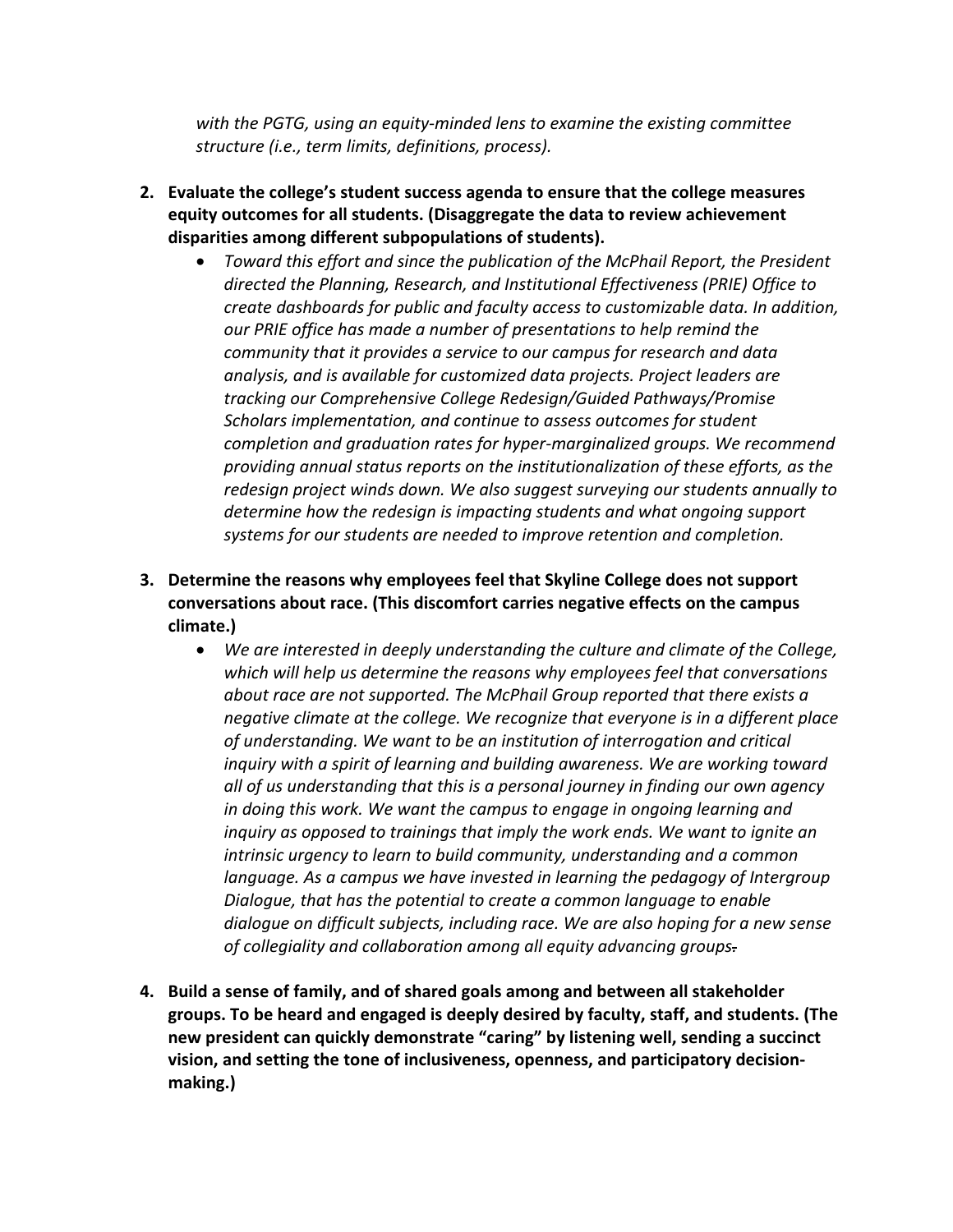- *We suggest increasing togetherness to learn about each other. Can we create the space and time to allow this to happen in an inclusive way? What are we doing to connect people, to get to know each other, and have fun together? How do we build relationships so that we have a deeper understanding of and respect for each other's cultures and ethnicities, to help unroot us from White Supremacy? How do we ground these activities to support implementation of Intergroup Dialogue, as a reflection of our mission and vision and to sustain a culture of shared values?*
- **5. Lead the effort to create an "evidence-informed" college where research is a tool to be used by faculty, staff, and administrators, and the expectation is that its application can shall improve student success. (See Goldacre, 2018.)**
	- *Data Dashboards are a great beginning toward improving access to data, but the other kind of data we need in order to delve deep into climate issues – such as gender bias, microaggressions, etc. is qualitative evidence collected through voice surveys of all groups. The student voice survey in 2018, for example, asked how students have experienced the professors and the classroom. We need evidenceinformed longitudinal data working with Academic Senate, other constituent groups, and the Dean of PRIE. As a community, we expect more transparency around data availability, process, and analysis.*
- **6. Execute a transparent budgeting and resource allocation model. (See McPhail, 2005, pp. 155-178).**
	- *Along these lines, there was a decision in May, 2021 to bifurcate Strategic Planning Allocation of Resources Committee (SPARC) and Institutional Effectiveness Committee (IEC) which presents an opportunity for SPARC to focus more closely on budgeting and resource allocation in a transparent manner. PRIE and SPARC created an Integrated Planning and Resource Allocation (IPRA) model in furtherance of being transparent about our process. We recommend that the President ensure the model is followed in a transparent manner – and each constituency is accountable to the IPRA model process. We further recommend that the President bring greater transparency to categorical and grant funding by informing SPARC about allocations of these funds. We recommend that the President maintain professional development across all constituency groups as a priority, and that there be a "professional development" constituency committee to ensure equity and transparency. Also, we remind the President that at the center of resource allocation is student success.*
- **7. Design and implement systems of accountability that ensure the responsible exercise of authority dedicated to the designated leadership positions.**
	- *We recommend that this item be revisited at the end of Fall 2021, and then annually to review how the "People's College Initiative" that plans to address ongoing climate review with the ultimate goal to have a sustaining and healthy climate, helps put systems of accountability in place through College Governance*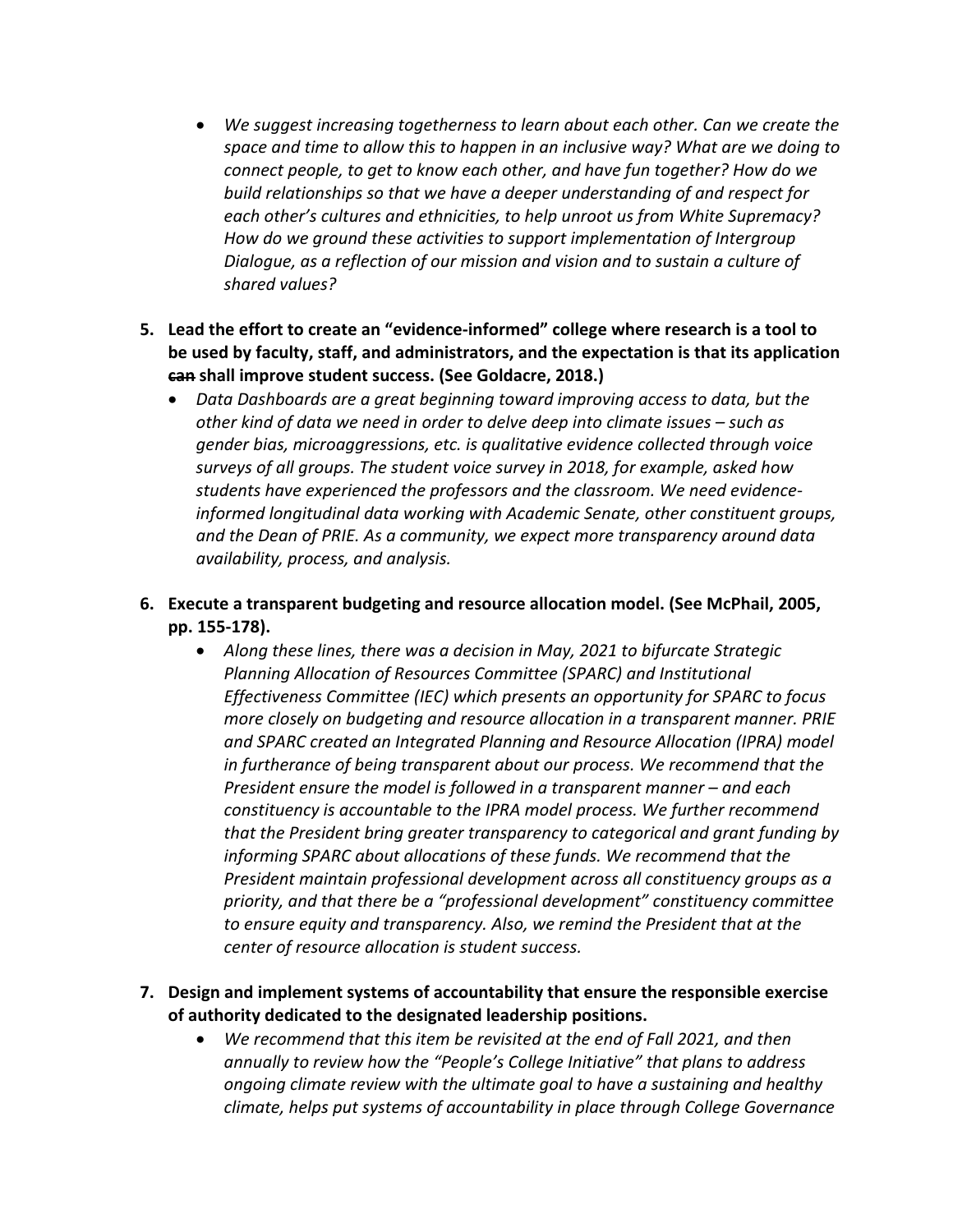*Council. We retain these questions to revisit as well: Do our participatory structures and governance committees help with accountability? Are we ensuring transparency and communication? What does accountability look like for all constituencies? Have we enrolled every group into systems of accountability as created by College Governance Council? Are we conducting 360-degree evaluations? Are we setting up Classified Professionals for success, in that their managers wholly support their meaningful participation in the governance process?*

## C: **Climate Review Task Group Recommendations to the College Governance Council** (CGC) **Regarding the McPhail Recommendations to the President's Cabinet**

#### **Preamble**

It is expected that the President's Cabinet will support the President in implementing all the recommendations we made to the President, and the following twelve recommendations are made directly to the Cabinet:

- **1. Execute critical decision-making processes at the college that document respect for input from those impacted by decisions. (See Boggs & McPhail, 2020).** *President's Cabinet needs to create a "process" for creating new procedures, and for publishing existing procedures. Complicated processes should have visuals/infographics for support in understanding. President's Cabinet shall follow the participatory governance process when designing new or modifying procedures.*
- **2. Create and monitor a safe and comfortable work environment for women that affirms and values their contributions.**

*Recognizing that gender bias exists in our community, we are asking for further climate review on this topic. Where are the issues, where are people not feeling safe or comfortable? Is this a gender issue alone? Or are their other marginalized or underrepresented groups impacted by a lack of safety or comfort? We suggest the Cabinet support the College Governance Council in forming a task group to address this issue, in concert with the efforts of the People's College Initiative and moving forward with regular climate reviews.*

**3. Lead by example in implementing policies and procedures. (It is crucial that all Skyline College expectations are demonstrated through modeling and leadership at all levels of organization).**

*At Skyline College, we lead using an equity lens, and expect leadership to lead by example in this regard. We suggest our Mission, Vision, and Values are reviewed to include antiracism and equity. We recommend that executive leadership and management engage in regular self-reflection through antiracism and equity trainings – with an expectation of action, and include self-reflection on how we are leading by example in the evaluation process.*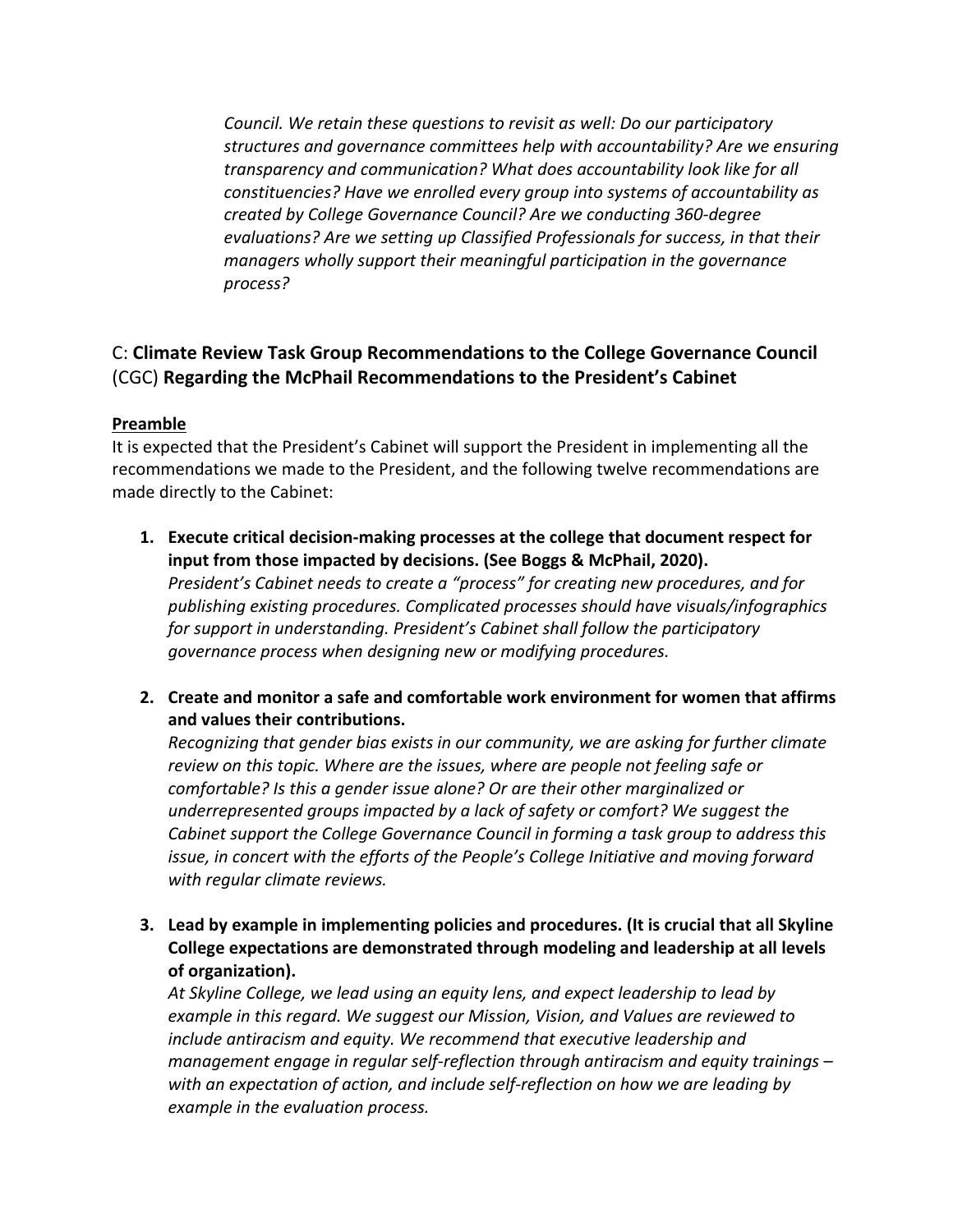- **4. Strengthen relationships with classified employees. (There is the perception among some classified employees that their voices do not count. This condition and impression must be evaluated. If true, it should be quickly addressed).** *Classified Professionals are an integral part of the participatory governance process and the recent adoption of the new College Governance Council (CGC) voting structure has affirmed that their voice matters more than ever. It is recommended that the cabinet take measures to meet with the Classified Professionals regularly (in President's Roundtable) and ensure widely accepted understanding of the value of their voice through broad campus wide communication. Caring Campus, Classified Professionals Institute, and Intergroup Dialogue are current examples of new professional development efforts for Classified Professionals. We recommend that the President's Cabinet support deans, managers, and supervisors in supporting (creatively with flexibility) the full participation of Classified Professionals in the participatory governance process, and communicate more about opportunities for participation. Do we need to rethink the times and days of meetings to meet the needs of Classified Professionals, to be more equitable and encourage greater participation?*
- **5. Develop a strategic communication plan and integrate it into the College's strategic plan. (Effective communication ensures that all members of the College are aware of the plan, its importance, and how they might be impacted).**

*We recommend the development of a strategic communication and marketing plan for the campus, with a focus on the People's College Initiative (addressing participatory governance, equity, antiracism, and climate review) to be integrated into the Educational Master Plan.*

- **6. Lead with the authority in your position. (Executive level and midlevel leaders must find the courage to exercise the power that is inherent in their positions).** *We recommend that the leadership be accountable to student needs and the business of the College. The College leadership is expected to empower and support its employees in building positive morale and agency.*
- **7. Prioritize Ensure equal equitable access to professional development programs for all college employee groups.**

*In 2020, professional development for all employee groups was declared a "postpandemic" priority using one-time funds. We recommend that SPARC continue to prioritize allocation of funding to meet the professional development needs long-term. We recommend that professional development for leadership include a focus on employee empowerment. We recommend that the campus revisit its Mission, Vision, and Values to include employee learning as a value, and that professional development be the conduit to learning. We recommend that equitable access to professional development among employee groups is analyzed by the college's equity audit.*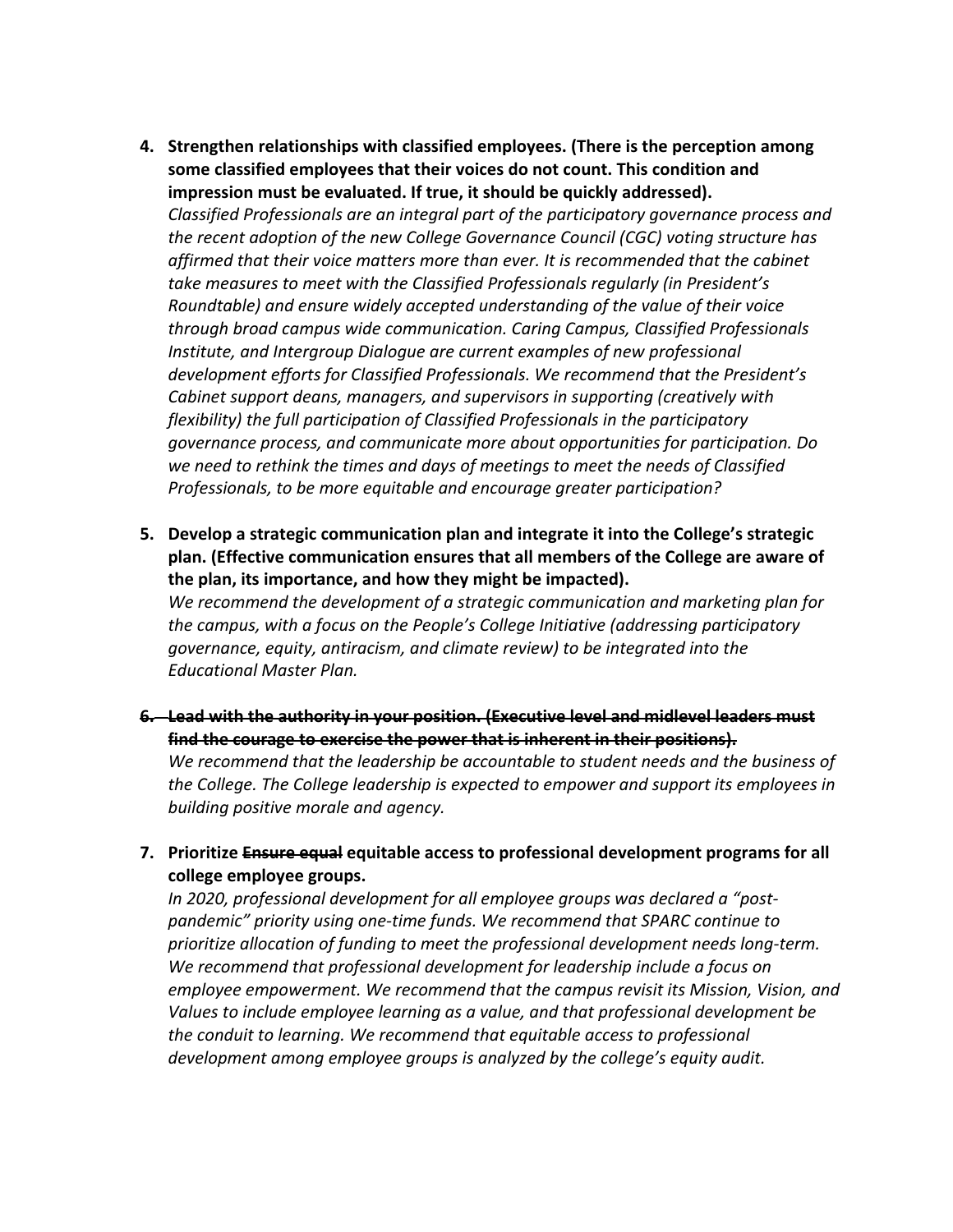- **8. Develop a common language for understanding what equity means at Skyline College.** *The District Antiracism Council has developed a glossary of terms. We recommend that Skyline College adopt and/or align with the glossary of the District's Antiracism Council. There will be a series of talks regarding this common language. We recommend reviewing the glossary of terms promulgated by the Equity Institute and addressing whether alignment and cohesion is warranted.*
- **9. Utilize effective communication in sharing the equity and antiracism vision of the college, using Kotter's effective communication model.**

*The elements of the Kotter model are as follows:*

- *1. Keep communications simple, direct, focused and jargon-free.*
- *2. Use metaphors, analogies, and examples to bring the messages to life.*
- *3. Deliver the message across lots of different forums and vehicles.*
- *4. Repeat. Repeat. Repeat.*
- *5. Lead by example. Behavior is the most powerful way to communicate so walk the talk.*
- *6. Address inconsistencies and communicate with honesty and openness.*
- *7. Listen and be listened to in a two-way endeavor. Solicit feedback and encourage questions, challenges and arguments about the vision and what it means for your organization.*

*We recommend incorporating these elements in our campus wide communications to effectively share the college vision.*

**10. Engage the campus community in "courageous conversations" about diversity, equity, and inclusion, including race, to help employees examine personal biases and discover what they need to do to collectively foster diversity, equity, and inclusion at Skyline College. (See Singleton, 2015).** 

*We recommend that the college continue with its adoption of the Intergroup Dialogue pedagogy that is currently being implemented as professional development opportunities for all employee groups. Participation is encouraged in various "dialogues" addressing difficult topics.*

**11. Define the roles of deans. One challenge that often comes when institutions are in the midst of transition is role ambiguity or confusion with respect to the scope of job duties and responsibilities. (Some of the interview participants reported that they were confused about the duties of the deans at Skyline College).**

*The roles of the deans may not be clear, because of how the Divisions were created – with a perceived lack of informed participatory governance. We recommend that the participatory governance process be followed for any major college change or decision, including the creation of departments and divisions, so that inclusive input is sought from all impacted constituencies, and decisions are brought to College Governance*